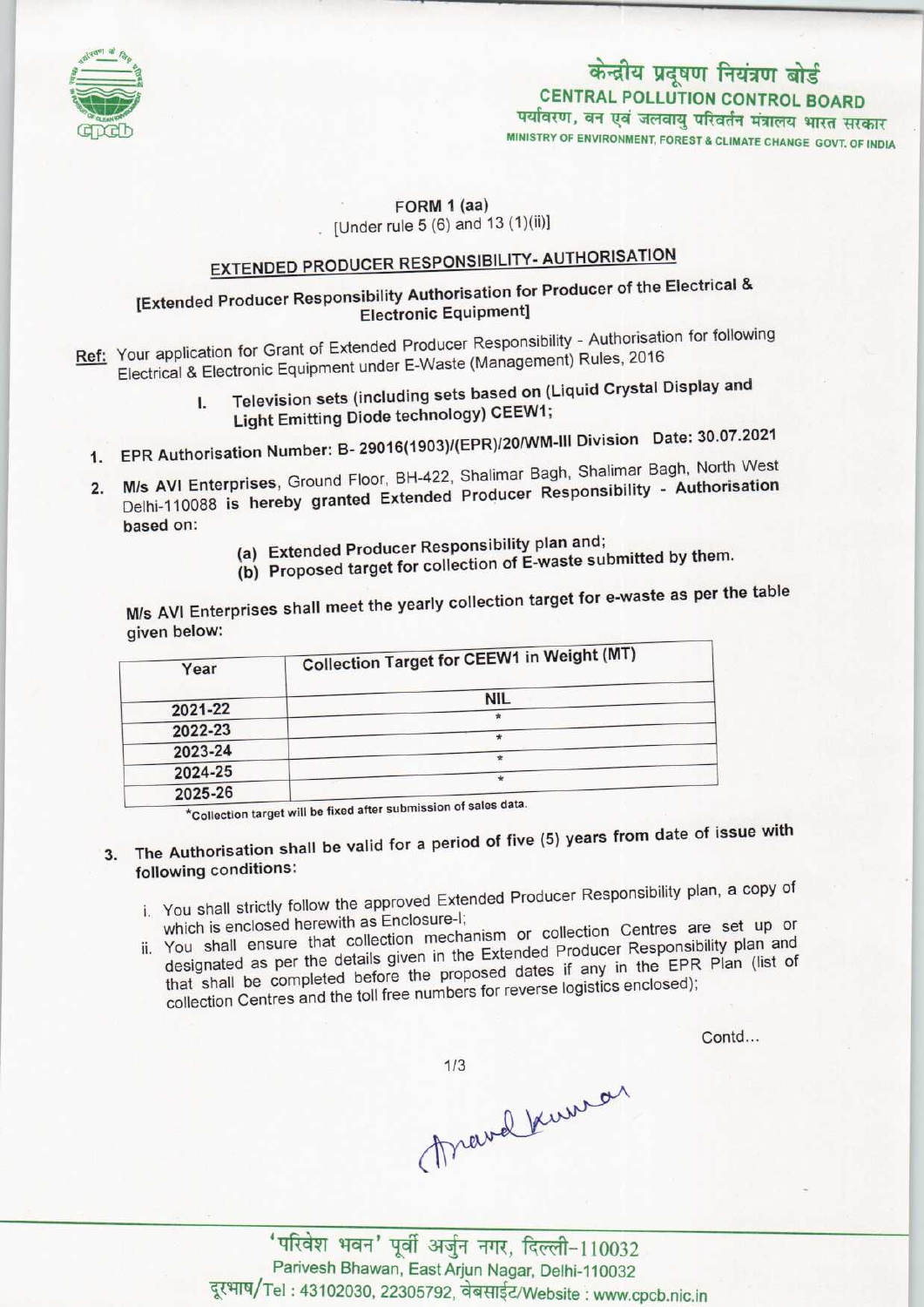

From pre page...

- iii. You shall ensure that all the collected e-waste is channelized to your dismantler M/s. Horizon Recycling Pvt. Ltd. Khasra No. 35, Vill Kumarher dismantler/recycler M/s. Horizon Recycling Pvt. Ltd. Khasra No 35, Vill Kumarhera, Green Land Industrial<br>Complex, 7km, Dehradun Road, Saharanpur-247001 U. P. and record shall be maintained at dismantler/recycler and at your end.
- iv. You shall maintain records, in Form-2 of these Rules, of e-waste and make such records available for scrutiny by Central Pollution Control Board; v. You shall file annual returns in Form-3 to the Central Pollution Control Board on the Central Pollution Control Board on the Central Pollution Control Board on the Central Board on or or or or or or or or or or or or or
- before 30th day of June following the financial year to which that returns Box before 30th day of June following the financial year to which that returns relates.<br>vi. General Terms & Conditions of the Authorisation:

- a.The authorisation shall comply with provisions of the Environment (Protection) Act, 1986 and the E-waste (Management) Rules, 2016 made there under;<br>b. The authorisation or its renewal shall be produced for inspection at the request of
- The authorisation or its renewal shall be produced for inspection at the request of an officer authorised by the Central Pollution Control Board:
- c.Any change in the approved Extended Producer Responsibility plan should be informed to Central Pollution Control Board within 15 days on which decision shall be communicated by Central Pollution Control Board within sixty days;
- d. It is the duty of the authorised person to take prior permission of the Central Pollution Control Board to close down any collection centre/points or any other facility which are part of the EPR plan;
- e. An application for the renewal of authorisation shall be made as laid down in subrule (vi) of rule of 13(1) the E-Waste (Management) Rules, 2016;
- f. The Board reserves right to cancel/amend/revoke the authorisation at any time as per the policy of the Board or Government.

## vii. Additional Conditions: -

- a) That the applicant will submit annual sales data along with annual returns;
- b)That the applicant has to ensure that the addresses of collection points provided by them in their EPR Plan are correct and traceable and the collection points/centres are functional;
- c) That the applicant will submit revised application for grant of EPR Authorisation in case of applicant adding/changing PRO or changing its EPR Plan;

 $2/3$ 

Contd...

Anamal Kerman